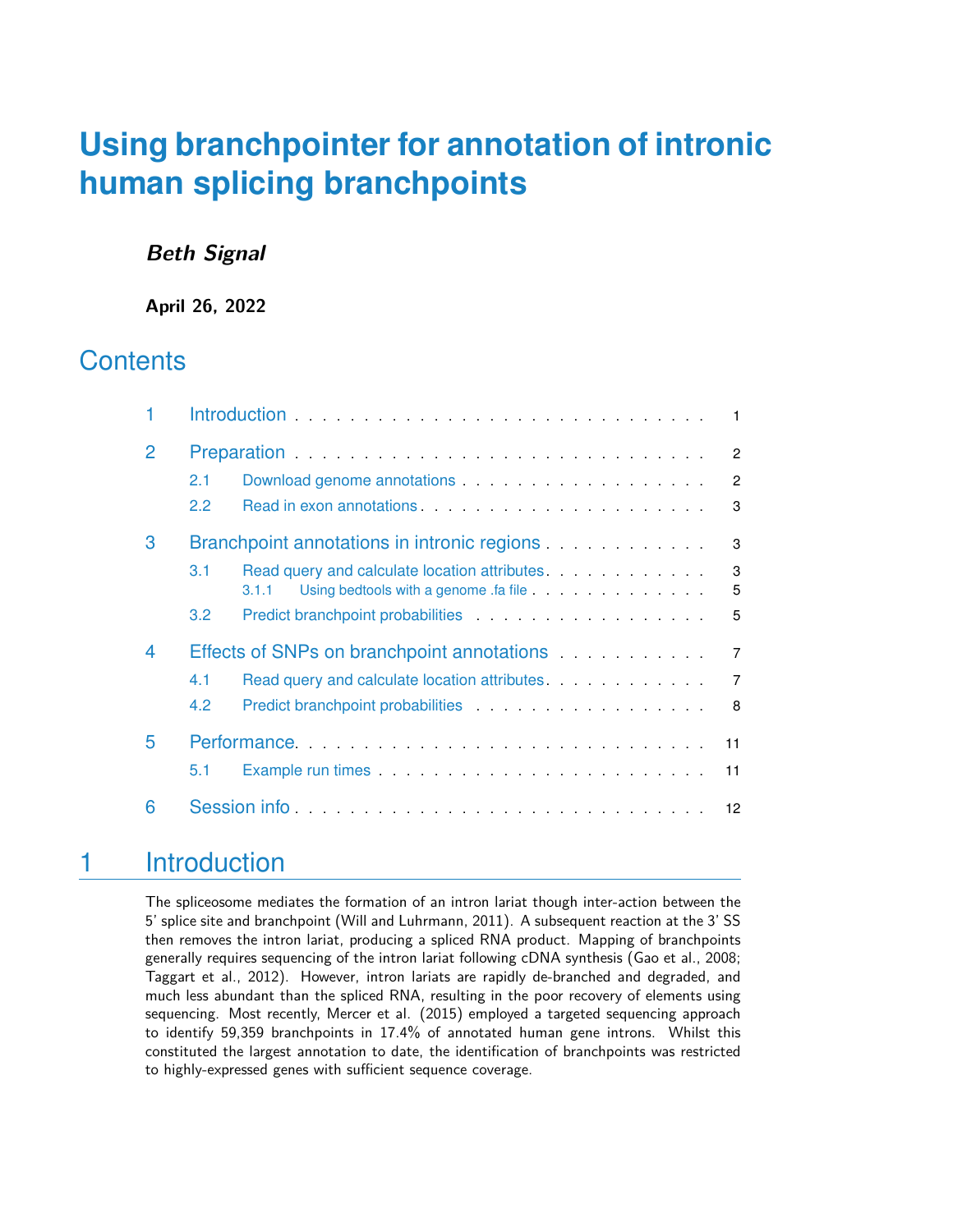To address this limitation, and expand branchpoint annotations across the human genome, we have developed a machine-learning based model of branchpoints trained with this empirical annotation (Signal et al., 2016). This model requires only genomic sequence and exon annotations, and exhibits no discernible bias to gene type or expression, and can be applied using the R package, branchpointer. Aberrant splicing is known to lead to many human diseases (Singh and Cooper, 2012), however prediction of intronic variant effects have been typically limited to splice site alterations (McLaren et al., 2016; Wang et al., 2010). Therefore, in addition to annotation of branchpoints, branchpointer allows users to assess the effects of intronic mutations on branchpoint architecture.

Gao,K. et al. (2008) Human branch point consensus sequence is yUnAy. Nucleic Acids Res., 36, 2257–67.

McLaren,W. et al. (2016) The Ensembl Variant Effect Predictor. Genome Biol., 17, 122.

Mercer,T.R. et al. (2015) Genome-wide discovery of human splicing branchpoints. Genome Res., 25, 290–303.

Signal,B. et al. (2016) Machine-learning annotation of human splicing branchpoints. BioRxiv. doi: 10.1101/094003.

Singh,R.K. and Cooper,T.A. (2012) Pre-mRNA splicing in disease and therapeutics. Trends Mol. Med., 18, 472–482.

Taggart,A.J. et al. (2012) Large-scale mapping of branchpoints in human pre-mRNA transcripts in vivo. Nat. Struct. Mol. Biol., 19, 719–21.

Wang,K. et al. (2010) ANNOVAR: functional annotation of genetic variants from highthroughput sequencing data. Nucleic Acids Res., 38, e164.

<span id="page-1-0"></span>Will,C.L. and Luhrmann,R. (2011) Spliceosome structure and function. Cold Spring Harb. Perspect. Biol., 3, a003707.

## 2 Preparation

### 2.1 Download genome annotations

<span id="page-1-1"></span>Branchpointer requires a genome annotation GTF file for branchpoint annotation. We will be using the GENCODE annotation (http://www.gencodegenes.org/releases/current.html) as an example, although others and custom annotations can be used.

Create or move to a working directory where these files can be stored. Note that GTFs can be large files (over 1GB) when uncompressed.

wget ftp://ftp.sanger.ac.uk/pub/gencode/Gencode\_human/release\_26/gencode.v26.annotation.gtf.gz

gunzip gencode.v26.annotation.gtf.gz

branchpointer requires either a BSGenome object, or a genome .fa file for sequence retrieval. The genome must correspond to the gtf used  $-$  i.e. gencodev26 uses GRCh38.

load a [BSGenome](http://bioconductor.org/packages/BSGenome):

library(BSgenome.Hsapiens.UCSC.hg38) g <- BSgenome.Hsapiens.UCSC.hg38::BSgenome.Hsapiens.UCSC.hg38

or download .fa: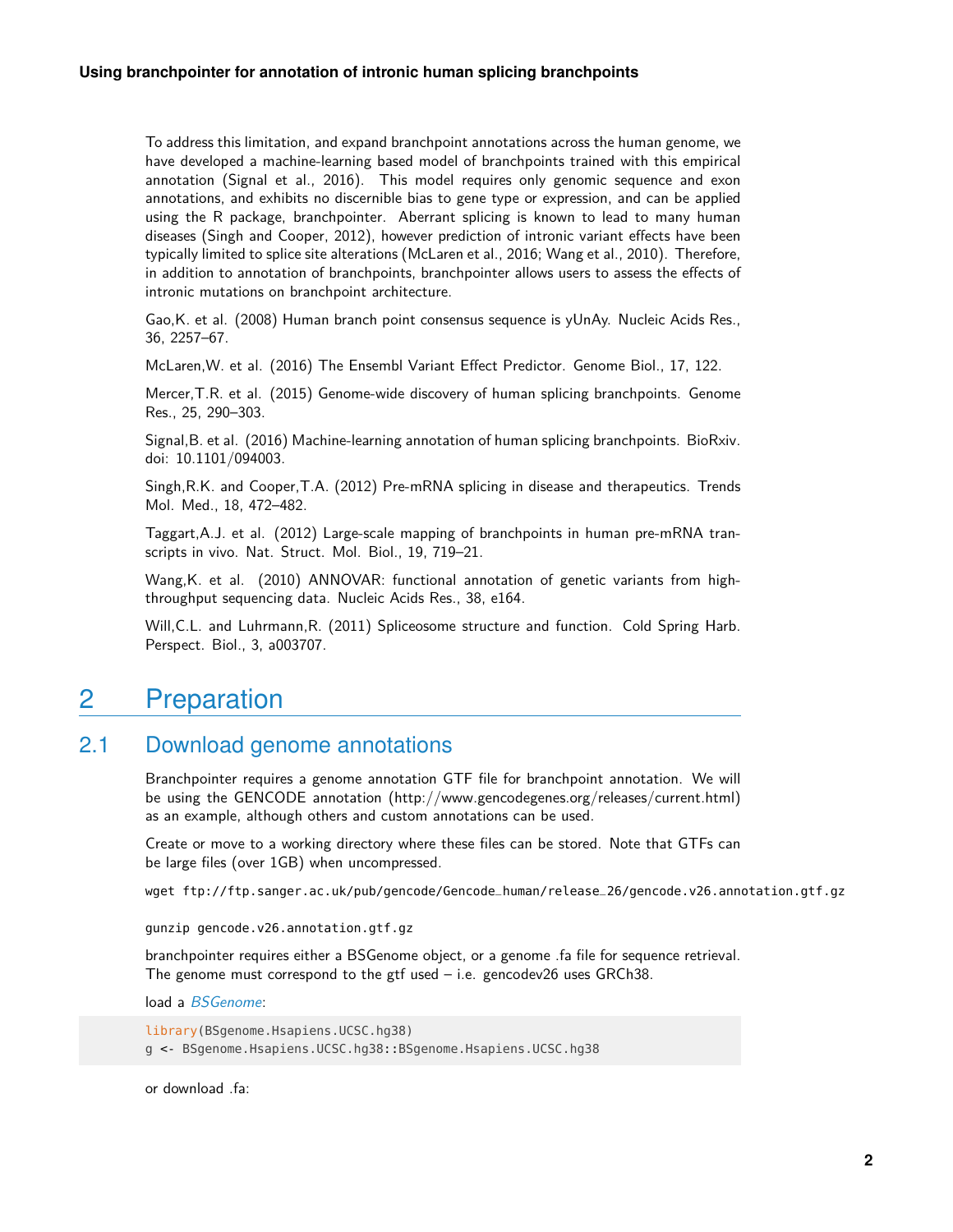<span id="page-2-0"></span>wget ftp://ftp.sanger.ac.uk/pub/gencode/Gencode\_human/release\_26/GRCh38.primary\_assembly.genome.fa.gz GRCh38.primary\_assembly.genome.fa.gz

### 2.2 Read in exon annotations

Start by loading branchpointer.

library(branchpointer)

gtfToExons will generate an exon annotation GRanges object from a gtf. To load in the gtf downloaded from the preparation section:

exons <- gtfToExons("gencode.v26.annotation.gtf")

We will load in a small gtf from the package data for the following examples.

```
smallExons <- system.file("extdata","gencode.v26.annotation.small.gtf",
                          package = "branchpointer")
exons <- gtfToExons(smallExons)
```
## 3 Branchpoint annotations in intronic regions

### 3.1 Read query and calculate location attributes

<span id="page-2-2"></span>Query regions must contain a branchpoint window - that is the region located at -18 to -44 from the 3' splice site. Each region given will be treated as only one query, and associated with the closest 3' exon. To cover multiple 3'exons, please provide branchpointer with separate region queries. For known regions, queries can be supplied as a table with the following formatting:

```
queryIntronFile <- system.file("extdata","intron_example.txt",
                            package = "branchpointer")
queryIntronTable <- read.delim(queryIntronFile)
head(queryIntronTable)
## id chromosome start end strand
## 1 BRCA1_intron chr17 43045820 43045846
## 2 BRCA2_intron chr13 32346783 32346809 +
```
Query files can be read into branchpointer using readQueryFile(), and location information retrieved for these sequences:

```
queryIntron <- readQueryFile(queryIntronFile,
                            queryType = "region",
                             exons = exons)head(queryIntron)
## GRanges object with 2 ranges and 6 metadata columns:
```

| ## |             | segnames    |                         | ranges strand |                                                                                                   | id to_3prime to_5prime |      |
|----|-------------|-------------|-------------------------|---------------|---------------------------------------------------------------------------------------------------|------------------------|------|
| ## |             | <rle></rle> |                         |               | <iranges> <rle>   <character> <numeric> <numeric></numeric></numeric></character></rle></iranges> |                        |      |
| ## | [1]         |             | chr17 43045820-43045846 |               | - BRCAl_intron                                                                                    | 18                     | 1823 |
| ## | $\sqrt{21}$ |             | chr13 32346783-32346809 |               | +   BRCA2_intron                                                                                  | 18                     | 2156 |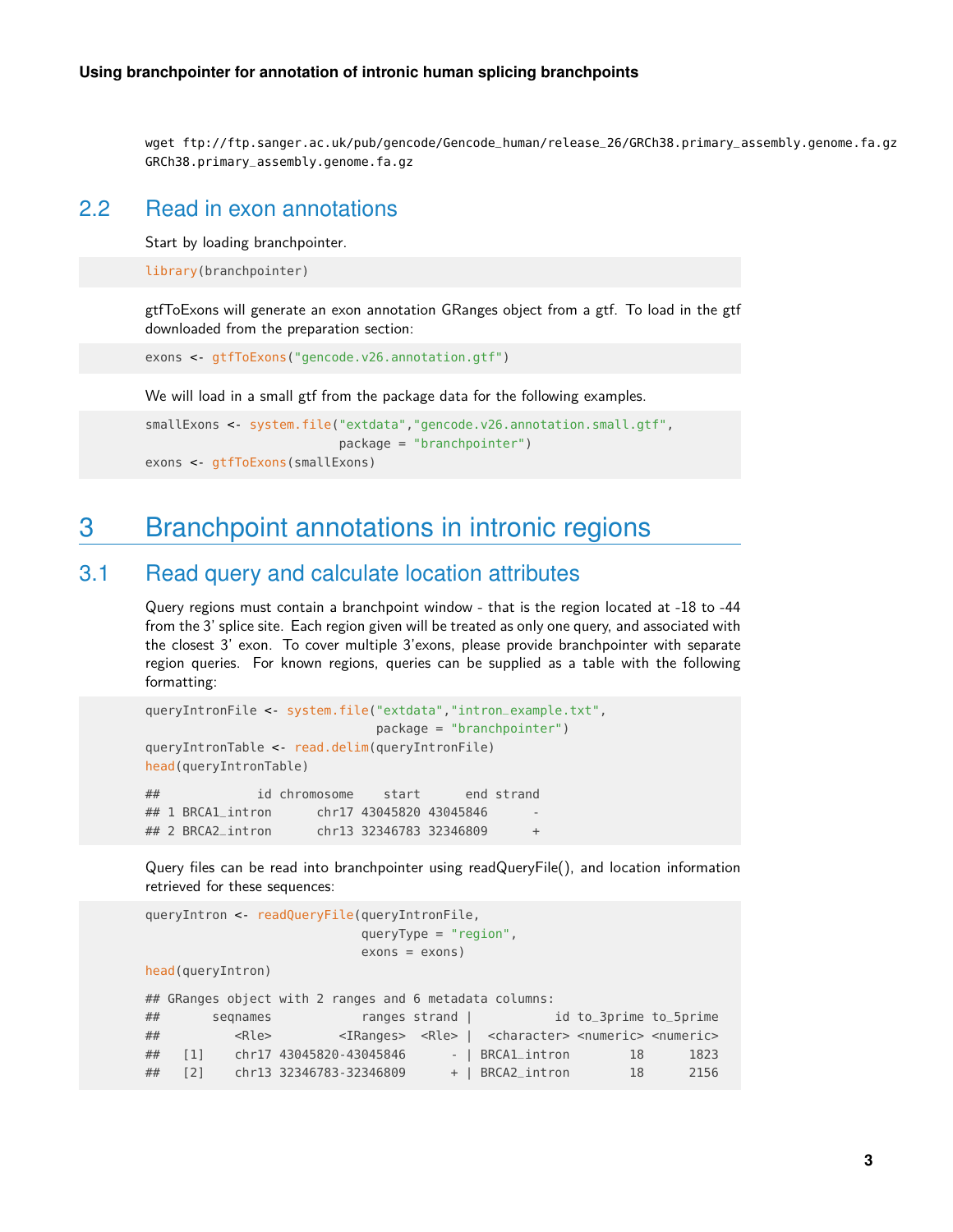## same\_gene exon\_3prime exon\_5prime ## <logical> <character> <character> ## [1] TRUE ENSE00001814242.1 ENSE00003687053.1 ## [2] TRUE ENSE00000939171.1 ENSE00003753873.1  $##$ ## seqinfo: 2 sequences from an unspecified genome; no seqlengths

Alternatively, to generate branchpoint window region queries by from the gtf annotation, the exon object can be used:

Note that when searching for genes, transcripts, or exons, the ids used must be in the same format as in the annotation file (i.e. ENSG00000XXXXXX.X, ENST00000XXXXXX.X, ENSE00000XXXXXX.X). If you are unsure of an id, aliases can typically be found through ensembl (ensembl.org), or through a biomaRt query.

```
queryIntronFromGTF <- makeBranchpointWindowForExons("ENSE00000939171.1",
                                          idType = "exon_id",exons = exons)head(queryIntronFromGTF)
## GRanges object with 1 range and 12 metadata columns:
## seqnames ranges strand | gene_id gene_type
## <Rle> <IRanges> <Rle> | <character> <character>
## [1] chr13 32346783-32346809 + | ENSG00000139618.14 protein_coding
## transcript_id transcript_type exon_id exon_number
## <character> <character> <character> <character>
## [1] ENST00000380152.7 protein_coding ENSE00000939171.1 13
## to_3prime to_5prime same_gene exon_3prime exon_5prime
## <numeric> <integer> <logical> <character> <character>
## [1] 18 2156 TRUE ENSE00000939171.1 ENSE00000939169.1
\# id
## <character>
## [1] ENSE00000939171.1
## -------
## seqinfo: 4 sequences from an unspecified genome; no seqlengths
# for multiple ids:
queryIntronFromGTF <- makeBranchpointWindowForExons(c("ENSE00000939171.1",
                                           "ENSE00001814242.1"),
                                          idType = "exon_id",exons = exons)head(queryIntronFromGTF)
## GRanges object with 2 ranges and 12 metadata columns:
## seqnames ranges strand | gene_id gene_type
## <Rle> <IRanges> <Rle> | <character> <character>
## [1] chr13 32346783-32346809 + | ENSG00000139618.14 protein_coding
## [2] chr17 43045820-43045846 - | ENSG00000012048.20 protein_coding
## transcript_id transcript_type exon_id exon_number
## <character> <character> <character> <character>
## [1] ENST00000380152.7 protein_coding ENSE00000939171.1 13
## [2] ENST00000357654.7 protein_coding ENSE00001814242.1 23
## to_3prime to_5prime same_gene exon_3prime exon_5prime
```
**4**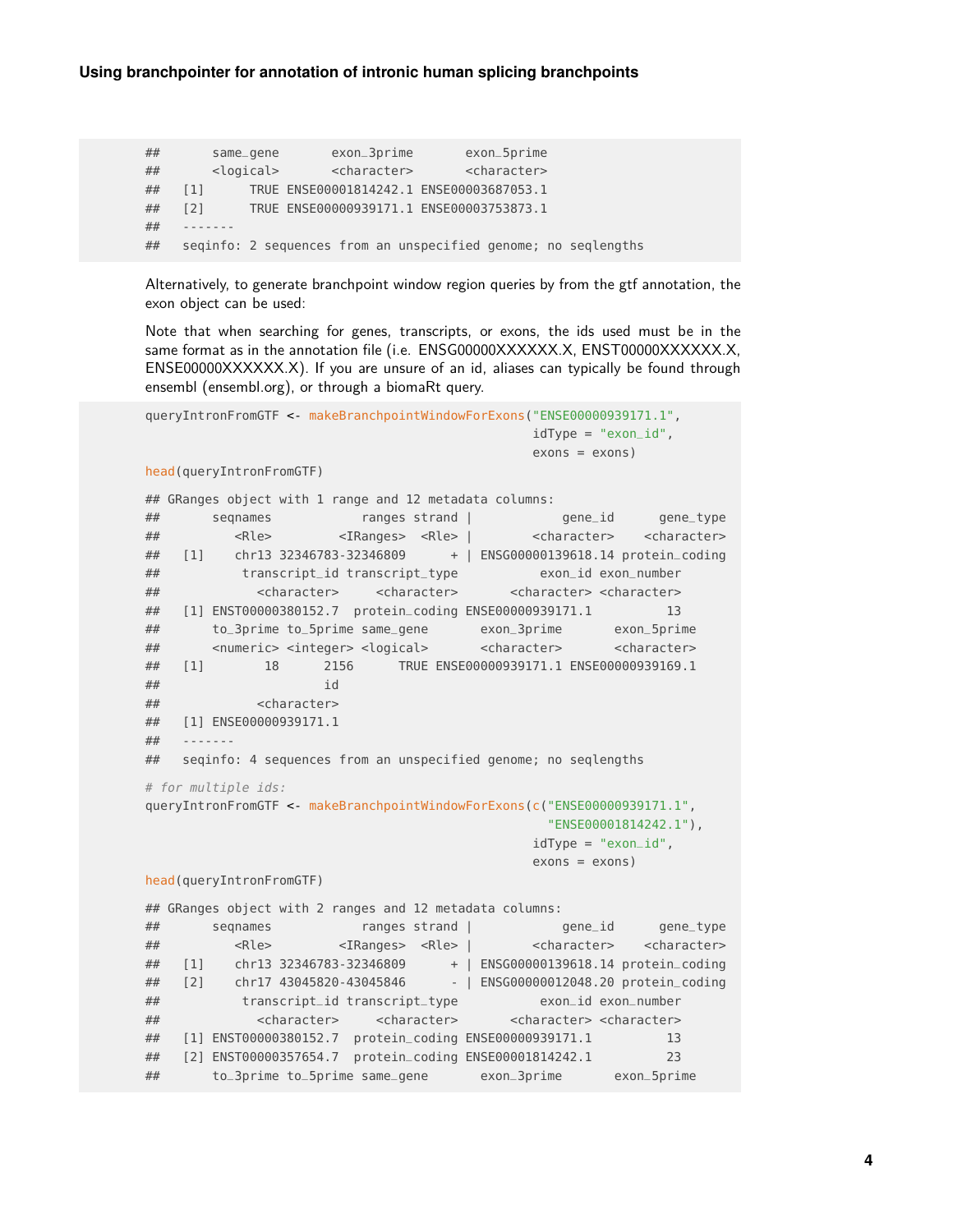```
## <numeric> <integer> <logical> <character> <character>
## [1] 18 2156 TRUE ENSE00000939171.1 ENSE00000939169.1
## [2] 18 1823 TRUE ENSE00001814242.1 ENSE00003687053.1
\# id
## <character>
## [1] ENSE00000939171.1
## [2] ENSE00001814242.1
#### seqinfo: 4 sequences from an unspecified genome; no seqlengths
```
#### 3.1.1 Using bedtools with a genome .fa file

<span id="page-4-0"></span>During the prediction step, if a BSGenome object is not specified, sequences covering each site  $+/-$  250 nt can be retrieved using bedtools. The absolute location of the bedtools binary must be provided for calls from within R. To find the location of your installed bedtools binary, using the command line type:

which bedtools

<span id="page-4-1"></span>If chromosome names in the .fa genome file do not match those in the query (i.e chr1 in query, 1 in .fa), the argument rm\_chr should be set to FALSE.

### 3.2 Predict branchpoint probabilities

Branchpoint probability scores can now be evaluated using the branchpointer model. This will generate a new GRanges object with a row for each site (of 27) in branchpoint window regions. If a SNP query type is provided (See next section), this will also perform an in silico mutation of the sequence.

We recommend use of the cut-off probability 0.52 to distinguish branchpoints and nonbranchpoint sites. U2 binding energy can be used as a measurement of branchpoint strength when the probability score is above the cut-off.

All features required for the model to predict branchpoint probability are contained within the output object, along with the score and U2 binding energy.

```
branchpointPredictionsIntron <- predictBranchpoints(queryIntron,
                                        queryType = "region",
                                        BSgenome = q)
head(branchpointPredictionsIntron)
## GRanges object with 6 ranges and 31 metadata columns:
## seqnames ranges strand | id to_3prime to_5prime
## <Rle> <IRanges> <Rle> | <character> <numeric> <numeric>
## [1] chr17 43045820-43045846 - | BRCA1_intron 18 1823
## [2] chr13 32346783-32346809 + | BRCA2_intron 18 2156
## [3] chr17 43045820-43045846 - | BRCA1_intron 18 1823
## [4] chr13 32346783-32346809 + | BRCA2_intron 18 2156
## [5] chr17 43045820-43045846 - | BRCA1_intron 18 1823
## [6] chr13 32346783-32346809 + | BRCA2_intron 18 2156
## same_gene exon_3prime exon_5prime seq
## <logical> <character> <character> <character>
## [1] TRUE ENSE00001814242.1 ENSE00003687053.1 TCCAGGAGAATGAATTGACA..
```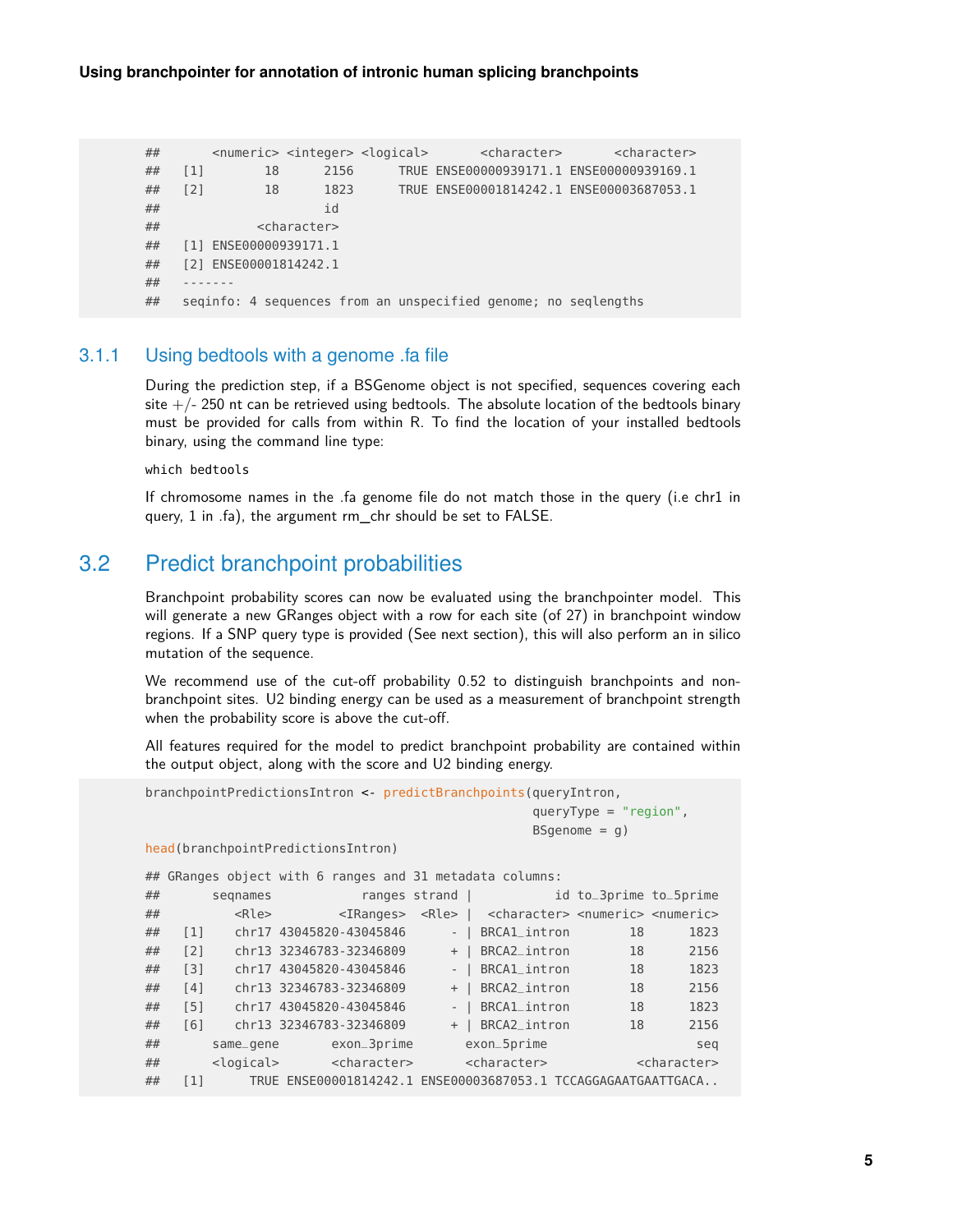| ## | $[2]$             |                                                                |                                         | TRUE ENSE00000939171.1 ENSE00003753873.1 TATTCTCTTAGATTTTAACT                                                                 |                 |                 |                                                           |                 |                 |     |
|----|-------------------|----------------------------------------------------------------|-----------------------------------------|-------------------------------------------------------------------------------------------------------------------------------|-----------------|-----------------|-----------------------------------------------------------|-----------------|-----------------|-----|
| ## | [3]               |                                                                |                                         | TRUE ENSE00001814242.1 ENSE00003687053.1 TCCAGGAGAATGAATTGACA                                                                 |                 |                 |                                                           |                 |                 |     |
| ## | [4]               |                                                                |                                         | TRUE ENSE00000939171.1 ENSE00003753873.1 TATTCTCTTAGATTTTAACT                                                                 |                 |                 |                                                           |                 |                 |     |
| ## | [5]               |                                                                |                                         | TRUE ENSE00001814242.1 ENSE00003687053.1 TCCAGGAGAATGAATTGACA                                                                 |                 |                 |                                                           |                 |                 |     |
| ## | [6]               |                                                                |                                         | TRUE ENSE00000939171.1 ENSE00003753873.1 TATTCTCTTAGATTTTAACT                                                                 |                 |                 |                                                           |                 |                 |     |
| ## |                   |                                                                |                                         | status to_3prime_point to_5prime_point test_site seq_pos0                                                                     |                 |                 |                                                           |                 |                 |     |
| ## |                   | <character></character>                                        |                                         | $integer$                                                                                                                     |                 |                 | <numeric> <numeric> <factor></factor></numeric></numeric> |                 |                 |     |
| ## | [1]               |                                                                | <b>REF</b>                              | 44                                                                                                                            |                 | 1797            | 43045846                                                  |                 | A               |     |
| ## | $[2]$             |                                                                | <b>REF</b>                              | 44                                                                                                                            |                 | 2130            | 32346783                                                  |                 | C               |     |
| ## | $[3]$             |                                                                | <b>REF</b>                              | 43                                                                                                                            |                 | 1798            | 43045845                                                  |                 | G               |     |
| ## | [4]               |                                                                | <b>REF</b>                              | 43                                                                                                                            |                 | 2131            | 32346784                                                  |                 | T               |     |
| ## | [5]               |                                                                | <b>REF</b>                              | 42                                                                                                                            |                 | 1799            | 43045844                                                  |                 | A               |     |
| ## | [6]               |                                                                | <b>REF</b>                              | 42                                                                                                                            |                 | 2132            | 32346785                                                  |                 | T               |     |
| ## |                   |                                                                |                                         | seq_pos1 seq_pos2 seq_pos3 seq_pos4 seq_pos5 seq_neg1 seq_neg2                                                                |                 |                 |                                                           |                 |                 |     |
| ## |                   |                                                                |                                         | <factor> <factor> <factor> <factor> <factor> <factor> <factor></factor></factor></factor></factor></factor></factor></factor> |                 |                 |                                                           |                 |                 |     |
| ## | $\lceil 1 \rceil$ | G                                                              | A                                       | A                                                                                                                             | T               | G               | G                                                         |                 | G               |     |
| ## | [2]               | T                                                              | T                                       | A                                                                                                                             | G               | A               | T                                                         |                 | C               |     |
| ## | $[3]$             | A                                                              | A                                       | T                                                                                                                             | G               | A               | A                                                         |                 | G               |     |
| ## | [4]               | Τ                                                              | A                                       | G                                                                                                                             | A               | T               | C                                                         |                 | T               |     |
| ## | [5]               | A                                                              | T                                       | G                                                                                                                             | A               | A               | G                                                         |                 | A               |     |
| ## | [6]               | A                                                              | G                                       | А                                                                                                                             | T               | T               | T                                                         |                 | $\mathcal{C}$   |     |
| ## |                   |                                                                |                                         | seq_neg3 seq_neg4 seq_neg5 canon_hit1 canon_hit2 canon_hit3 canon_hit4                                                        |                 |                 |                                                           |                 |                 |     |
| ## |                   |                                                                |                                         | <factor> <factor> <factor> <numeric></numeric></factor></factor></factor>                                                     |                 | $<$ numeric $>$ |                                                           | $<$ numeric $>$ | $<$ numeric $>$ |     |
| ## | $\lceil 1 \rceil$ | A                                                              | C                                       | C                                                                                                                             |                 | 42              | 53                                                        | 62              |                 | 81  |
| ## | $[2]$             | Τ                                                              | T                                       | A                                                                                                                             |                 | 3               | 42                                                        | 54              |                 | 61  |
| ## | $[3]$             | G                                                              | A                                       | C                                                                                                                             |                 | 41              | 52                                                        | 61              |                 | 80  |
| ## | [4]               | $\mathsf{C}$                                                   | T                                       | T                                                                                                                             |                 | $\overline{2}$  | 41                                                        | 53              |                 | 60  |
| ## | [5]               | G                                                              | G                                       | A                                                                                                                             |                 | 40              | 51                                                        | 60              |                 | 79  |
| ## | [6]               | T                                                              | $\mathsf{C}$                            | T                                                                                                                             |                 | $\mathbf{1}$    | 40                                                        | 52              |                 | 59  |
| ## |                   |                                                                |                                         | canon_hit5 ppt_start ppt_run_length branchpoint_prob U2_binding_energy                                                        |                 |                 |                                                           |                 |                 |     |
| ## |                   |                                                                | <numeric> <numeric></numeric></numeric> |                                                                                                                               | $<$ numeric $>$ |                 | $<$ numeric $>$                                           |                 | $<$ numeric $>$ |     |
| ## | $[1]$             |                                                                | 83                                      | 19                                                                                                                            | 24              |                 | 0.03166614                                                |                 |                 | 0.5 |
| ## | $[2]$             |                                                                | 87                                      | 16                                                                                                                            | $\overline{7}$  |                 | 0.00860353                                                |                 |                 | 0.5 |
| ## | $[3]$             |                                                                | 82                                      | 18                                                                                                                            | 24              |                 | 0.00868235                                                |                 |                 | 0.1 |
| ## | [4]               |                                                                | 86                                      | 15                                                                                                                            | $\overline{7}$  |                 | 0.00991773                                                |                 |                 | 1.2 |
| ## | [5]               |                                                                | 81                                      | 17                                                                                                                            | 24              |                 | 0.02976173                                                |                 |                 | 1.4 |
| ## | [6]               |                                                                | 85                                      | 14                                                                                                                            | $\overline{7}$  |                 | 0.00904757                                                |                 |                 | 1.2 |
| ## |                   |                                                                |                                         |                                                                                                                               |                 |                 |                                                           |                 |                 |     |
| ## |                   | seqinfo: 2 sequences from an unspecified genome; no seqlengths |                                         |                                                                                                                               |                 |                 |                                                           |                 |                 |     |

The window scores can be plotted using plotBranchpointWindow(), with optional plots for gene and isoform structure. The main panel displays the probability scores of each site within the branchpoint window. The opacity of the bars is representative of relative U2 binding energy (darker  $=$  stronger), and the lower panel shows U2 binding energy for all sites above the provided probability cutoff.

BRCA2 intron (ENSE00000939169.1 - ENSE00000939171.1):

plotBranchpointWindow(queryIntron\$id[2], branchpointPredictionsIntron, probabilityCutoff =  $0.52$ , plotMutated = FALSE,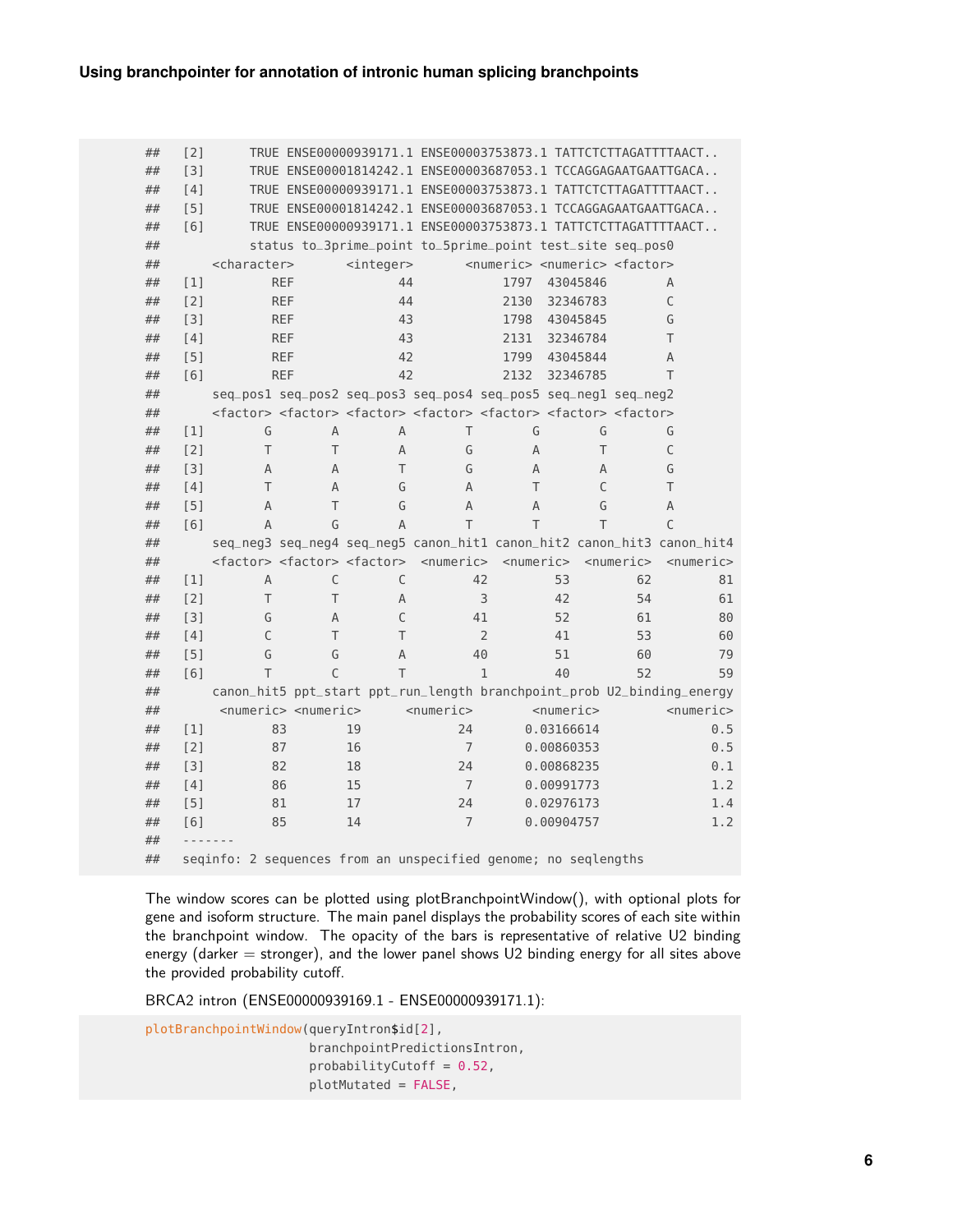

## <span id="page-6-0"></span>4 Effects of SNPs on branchpoint annotations

<span id="page-6-1"></span>In addition to locating branchpoints in intronic windows, branchpointer can be used to evaluate the local effects of SNPs on branchpoints. The general workflow is the same as for annotation of intronic windows, however queryType="SNP" must be used.

### 4.1 Read query and calculate location attributes

Query SNPs should be located nearby a branchpoint window to have any potential effects on branchpoint architecture SNP queries can be supplied as a table formatted as follows:

```
querySNPFile <- system.file("extdata","SNP_example.txt",
                      package = "branchpointer")
querySNPTable <- read.delim(querySNPFile)
head(querySNPTable)
## id chromosome chrom_start strand ref_allele alt_allele
## 1 rs786205083 chr2 71590178 + A G
## 2 rs587776767 chr11 2165787 - A T
```
When reading in exceptionally large numbers of SNPs, it is recommended to set filter  $=$ TRUE. This adds a pre-filtering step which removes any SNPs not located in an intron or 50nt from a 3' exon.

Each SNP will be associated with the closest 3' exon. If SNPs are distal from branchpoint windows, the max\_dist argument will remove any greater than the specified distance. Filtering prior to exon associations can therefore speed up processing in instances where it is unknown if the majority of SNPs fall nearby branchpoint windows.

```
querySNP <- readQueryFile(querySNPFile,
                          queryType = "SNP",
                          exons = exons,filter = TRUE)
```
head(querySNP)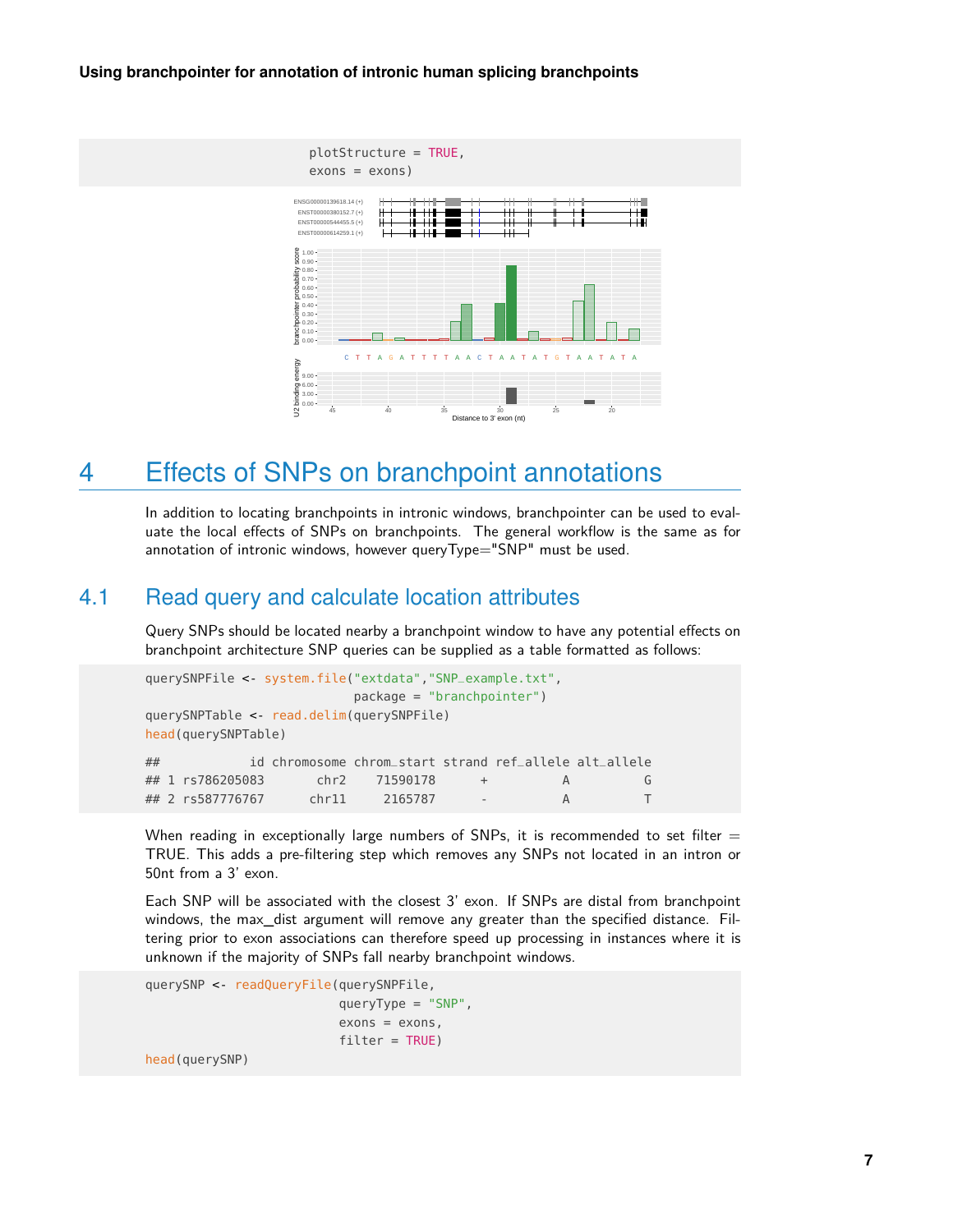```
## GRanges object with 2 ranges and 8 metadata columns:
## seqnames ranges strand | id ref_allele alt_allele
## <Rle> <IRanges> <Rle> | <character> <character> <character>
## [1] chr2 71590178 + | rs786205083_pos A G
## [2] chr11 2165787 - | rs587776767_neg A T
## to_3prime to_5prime same_gene exon_3prime exon_5prime
## <numeric> <numeric> <logical> <character> <character>
## [1] 33 492 TRUE ENSE00003642866.1 ENSE00003663865.1
## [2] 24 66 TRUE ENSE00003550033.1 ENSE00001878270.1
## -------
## seqinfo: 2 sequences from an unspecified genome; no seqlengths
```
Queries can be provided as stranded or unstranded. In the case of unstranded queries, any value except  $" +"$  or  $" -"$  will cause branchpointer to run on both strands.

Alternatively, appropriate attributes can be pulled from biomart when a list of refsnp ids is provided:

```
library(biomaRt)
mart <- useMart("ENSEMBL_MART_SNP", dataset="hsapiens_snp",host="www.ensembl.org")
## Warning: Ensembl will soon enforce the use of https.
## Ensure the 'host' argument includes "https://"
querySNP <- makeBranchpointWindowForSNP(c("rs587776767","rs786205083"),
                                 mart.snp = mart,exons = exons,
                                 filter = FALSE)head(querySNP)
## GRanges object with 2 ranges and 8 metadata columns:
## seqnames ranges strand | id ref_allele alt_allele
## <Rle> <IRanges> <Rle> | <character> <character> <character>
## [1] chr2 71590178 + | rs786205083_pos A G
## [2] chr11 2165787 - | rs587776767_neg A T
## to_3prime to_5prime same_gene exon_3prime exon_5prime
## <numeric> <numeric> <logical> <character> <character>
## [1] 33 492 TRUE ENSE00003642866.1 ENSE00003663865.1
## [2] 24 66 TRUE ENSE00003550033.1 ENSE00001878270.1
#### seqinfo: 2 sequences from an unspecified genome; no seqlengths
```
<span id="page-7-0"></span>By default, all SNPs retrieved will be unstranded, and hence further processing will be done on both strands

## 4.2 Predict branchpoint probabilities

Using a .fa and bedtools:

```
branchpointPredictionsSNP <- predictBranchpoints(querySNP,
                                        queryType = "SNP",
                                        genome = "GRCh38.primary_assembly.genome.fa",
                                        bedtoolsLocation="/Apps/bedtools2/bin/bedtools")
```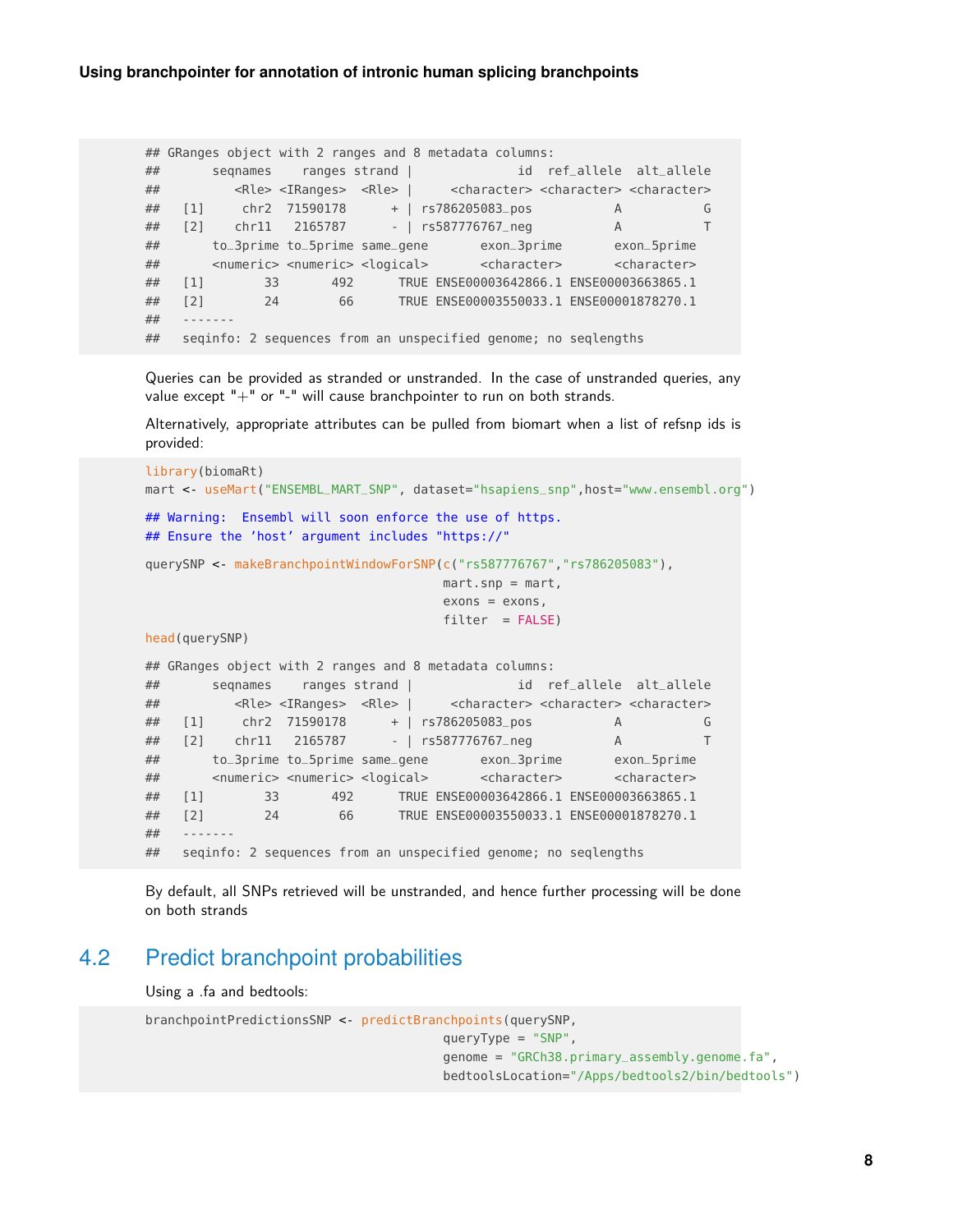Using a BSgenome:

| #for query SNPs                                           |                   |                                                                                                                                 |                                                 |                                       |     |                                         |                         |                 |                                                                         |
|-----------------------------------------------------------|-------------------|---------------------------------------------------------------------------------------------------------------------------------|-------------------------------------------------|---------------------------------------|-----|-----------------------------------------|-------------------------|-----------------|-------------------------------------------------------------------------|
| branchpointPredictionsSNP < predictBranchpoints(querySNP, |                   |                                                                                                                                 |                                                 |                                       |     |                                         |                         |                 |                                                                         |
|                                                           |                   |                                                                                                                                 |                                                 |                                       |     |                                         | $queryType = "SNP",$    |                 |                                                                         |
|                                                           |                   |                                                                                                                                 |                                                 |                                       |     | BSgenome = $g$ )                        |                         |                 |                                                                         |
|                                                           |                   | head(branchpointPredictionsSNP)                                                                                                 |                                                 |                                       |     |                                         |                         |                 |                                                                         |
|                                                           |                   | ## GRanges object with 6 ranges and 33 metadata columns:                                                                        |                                                 |                                       |     |                                         |                         |                 |                                                                         |
| ##                                                        |                   | segnames                                                                                                                        | ranges strand                                   |                                       |     |                                         | id                      |                 | ref_allele alt_allele                                                   |
| ##                                                        |                   |                                                                                                                                 | <rle> <iranges></iranges></rle>                 | <rle><br/>-1</rle>                    |     |                                         |                         |                 | <character> <character> <character></character></character></character> |
| ##                                                        | $\lceil 1 \rceil$ | chr2                                                                                                                            | 71590178                                        | $\ddot{}$                             |     | rs786205083_pos                         |                         | A               | G                                                                       |
| ##                                                        | [2]               | chr11                                                                                                                           | 2165787                                         | $\overline{\phantom{a}}$              |     | rs587776767_neg                         |                         | A               | T                                                                       |
| ##                                                        | [3]               | chr2                                                                                                                            | 71590178                                        | $\! +$                                |     | rs786205083_pos                         |                         | A               | G                                                                       |
| ##                                                        | [4]               |                                                                                                                                 | chr11 2165787                                   | $\bigcup$<br>$\overline{\phantom{a}}$ |     | rs587776767_neg                         |                         | A               | T                                                                       |
| ##                                                        | [5]               |                                                                                                                                 | chr2 71590178                                   | $\! +$<br>$\mathbf{I}$                |     | rs786205083_pos                         |                         | A               | G                                                                       |
| ##                                                        | [6]               | chr11                                                                                                                           | 2165787                                         | $\overline{1}$<br>$\blacksquare$      |     | rs587776767_neg                         |                         | A               | T                                                                       |
| ##                                                        |                   | to_3prime to_5prime same_gene                                                                                                   |                                                 |                                       |     |                                         | exon_3prime             |                 | exon_5prime                                                             |
| ##                                                        |                   | <numeric> <numeric> <logical></logical></numeric></numeric>                                                                     |                                                 |                                       |     |                                         | <character></character> |                 | <character></character>                                                 |
| ##                                                        | [1]               | 33                                                                                                                              | 492                                             |                                       |     |                                         |                         |                 | TRUE ENSE00003642866.1 ENSE00003663865.1                                |
| ##                                                        | [2]               | 24                                                                                                                              | 66                                              |                                       |     |                                         |                         |                 | TRUE ENSE00003550033.1 ENSE00001878270.1                                |
| ##                                                        | [3]               | 33                                                                                                                              | 492                                             |                                       |     |                                         |                         |                 | TRUE ENSE00003642866.1 ENSE00003663865.1                                |
| ##                                                        | [4]               | 24                                                                                                                              | 66                                              |                                       |     |                                         |                         |                 | TRUE ENSE00003550033.1 ENSE00001878270.1                                |
| ##                                                        | [5]               | 33                                                                                                                              | 492                                             |                                       |     |                                         |                         |                 | TRUE ENSE00003642866.1 ENSE00003663865.1                                |
| ##                                                        | [6]               | 24                                                                                                                              | 66                                              |                                       |     |                                         |                         |                 | TRUE ENSE00003550033.1 ENSE00001878270.1                                |
| ##                                                        |                   |                                                                                                                                 |                                                 | seq                                   |     |                                         |                         |                 | status to_3prime_point to_5prime_point                                  |
| ##                                                        |                   |                                                                                                                                 | <character> <character></character></character> |                                       |     |                                         | $integer$               |                 | $<$ numeric $>$                                                         |
| ##                                                        |                   | [1] AACCACTCCAGCCACTCACT                                                                                                        |                                                 |                                       |     | <b>REF</b>                              |                         | 44              | 481                                                                     |
| ##                                                        |                   | [2] CCGGTGGGCGGCAGCTGTCT                                                                                                        |                                                 |                                       |     | <b>REF</b>                              |                         | 44              | 46                                                                      |
| ##                                                        |                   | [3] AACCACTCCAGCCACTCACT                                                                                                        |                                                 |                                       |     | <b>REF</b>                              |                         | 43              | 482                                                                     |
| ##                                                        |                   | [4] CCGGTGGGCGGCAGCTGTCT                                                                                                        |                                                 |                                       |     | <b>REF</b>                              |                         | 43              | 47                                                                      |
| ##                                                        |                   | [5] AACCACTCCAGCCACTCACT                                                                                                        |                                                 |                                       |     | <b>REF</b>                              |                         | 42              | 483                                                                     |
| ##                                                        |                   | [6] CCGGTGGGCGGCAGCTGTCT                                                                                                        |                                                 |                                       |     | <b>REF</b>                              |                         | 42              | 48                                                                      |
| ##                                                        |                   | test_site seq_pos0 seq_pos1 seq_pos2 seq_pos3 seq_pos4 seq_pos5                                                                 |                                                 |                                       |     |                                         |                         |                 |                                                                         |
| ##                                                        |                   | <numeric> <factor> <factor> <factor> <factor> <factor> <factor></factor></factor></factor></factor></factor></factor></numeric> |                                                 |                                       |     |                                         |                         |                 |                                                                         |
| ##                                                        | [1]               | 71590167                                                                                                                        | T                                               | С                                     |     | $\mathsf C$                             | A                       | G               | С                                                                       |
| ##                                                        | $\lceil 2 \rceil$ | 2165807                                                                                                                         | G                                               | G                                     |     | C                                       | G                       | G               | $\mathsf{C}$                                                            |
| ##                                                        | $\lceil 3 \rceil$ | 71590168                                                                                                                        | C                                               | C                                     |     | A                                       | G                       | $\mathsf{C}$    | $\mathsf{C}$                                                            |
| ##                                                        | [4]               | 2165806                                                                                                                         | G                                               | C                                     |     | G                                       | G                       | $\mathsf{C}$    | Α                                                                       |
| ##                                                        | [5]               | 71590169                                                                                                                        | $\mathsf{C}$                                    | A                                     |     | G                                       | $\mathsf{C}$            | $\mathsf{C}$    | A                                                                       |
| ##                                                        | [6]               | 2165805                                                                                                                         | C                                               |                                       | G   | G                                       | C                       | Α               | G                                                                       |
| ##                                                        |                   |                                                                                                                                 |                                                 |                                       |     |                                         |                         |                 | seq_negl seq_neg2 seq_neg3 seq_neg4 seq_neg5 canon_hit1 canon_hit2      |
| ##                                                        |                   | <factor> <factor> <factor> <factor> <factor> <mumeric></mumeric></factor></factor></factor></factor></factor>                   |                                                 |                                       |     |                                         |                         |                 | $<$ numeric $>$                                                         |
| ##                                                        | $[1]$             | С                                                                                                                               | A                                               | C                                     |     | C                                       | A                       | 3               | 42                                                                      |
| ##                                                        | $[2]$             | G                                                                                                                               | T                                               | G                                     |     | G                                       | C                       | 6               | 42                                                                      |
| ##                                                        | $[3]$             | T                                                                                                                               | C                                               | Α                                     |     | C                                       | C                       | $\overline{2}$  | 41                                                                      |
| ##                                                        | [4]               | G                                                                                                                               | G                                               | T                                     |     | G                                       | G                       | 5               | 41                                                                      |
| ##                                                        | [5]               | C                                                                                                                               | T                                               | C                                     |     | A                                       | C                       | 1               | 40                                                                      |
| ##                                                        | [6]               | G                                                                                                                               | G                                               | G                                     |     | T                                       | G                       | $\overline{4}$  | 40                                                                      |
| ##                                                        |                   | canon_hit3 canon_hit4 canon_hit5 ppt_start ppt_run_length                                                                       |                                                 |                                       |     |                                         |                         |                 |                                                                         |
| ##                                                        |                   | $<$ numeric $>$                                                                                                                 | <numeric></numeric>                             |                                       |     | <numeric> <numeric></numeric></numeric> |                         | $<$ numeric $>$ |                                                                         |
| ##                                                        | $[1]$             | 80                                                                                                                              |                                                 | 107                                   | 124 |                                         | 19                      |                 | 19                                                                      |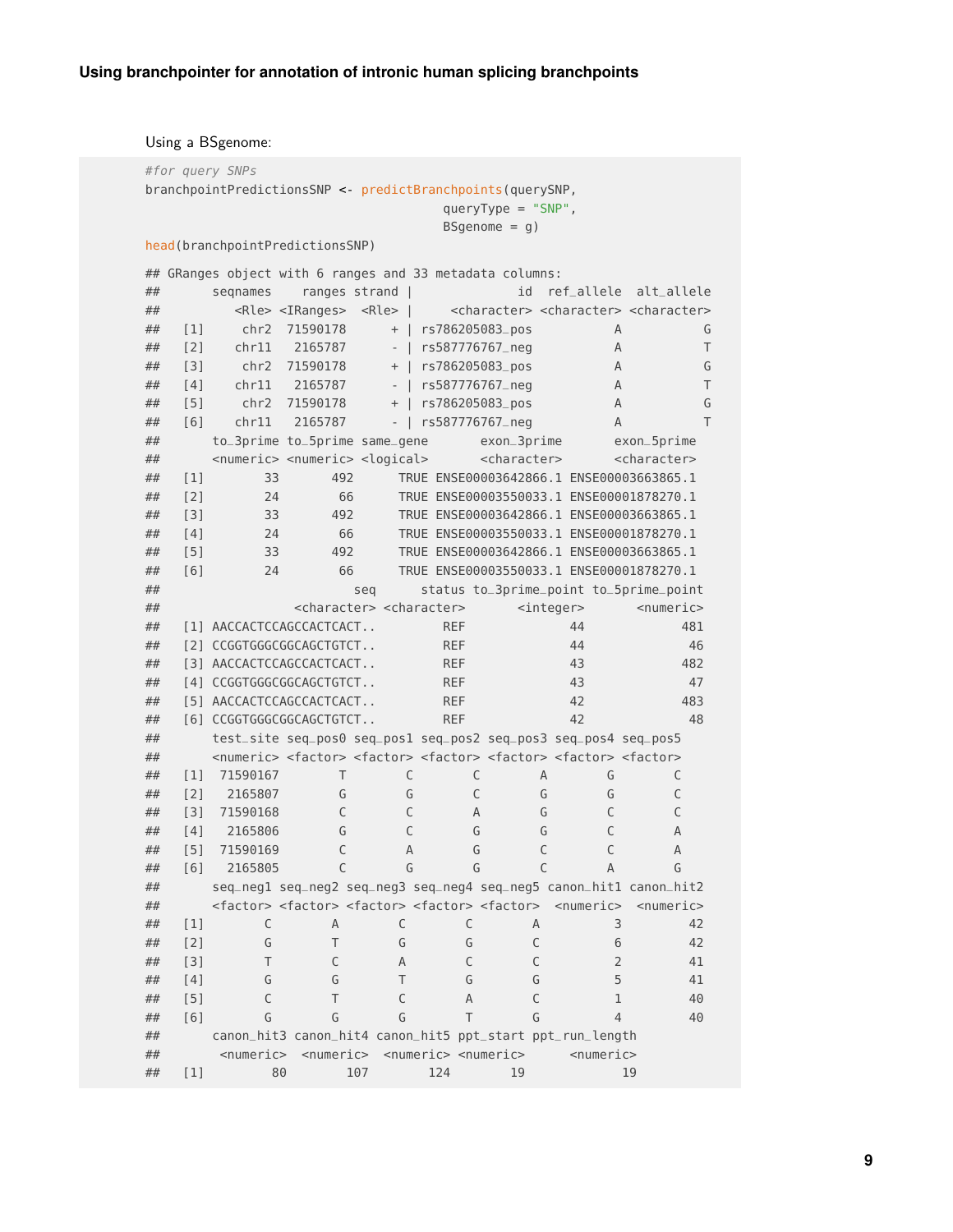## [2] 63 78 81 18 7 ## [3] 79 106 123 18 19 ## [4] 62 77 80 18 7 ## [5] 78 105 122 17 19 ## [6] 61 76 79 18 7 ## branchpoint\_prob U2\_binding\_energy ## <numeric> <numeric> ## [1] 0.00779342 1.4 ## [2] 0.00761277 0.0 ## [3] 0.01090087 1.7 ## [4] 0.00815408 0.2 ## [5] 0.01019025 2.0 ## [6] 0.00868430 0.8  $\# \#$ ## seqinfo: 2 sequences from an unspecified genome; no seqlengths #to summarise effects: querySNPSummary <- predictionsToSummary(querySNP,branchpointPredictionsSNP) head(querySNPSummary) ## GRanges object with 2 ranges and 18 metadata columns: ## seqnames ranges strand | id ref\_allele alt\_allele ## <Rle> <IRanges> <Rle> | <character> <character> <character> ## [1] chr2 71590178 + | rs786205083\_pos A G ## [2] chr11 2165787 - | rs587776767\_neg A T ## to\_3prime to\_5prime same\_gene exon\_3prime exon\_5prime ## <numeric> <numeric> <logical> <character> <character> ## [1] 33 492 TRUE ENSE00003642866.1 ENSE00003663865.1 ## [2] 24 66 TRUE ENSE00003550033.1 ENSE00001878270.1 ## BP\_num\_REF BP\_num\_ALT deleted\_n created\_n dist\_to\_BP\_REF ## <numeric> <numeric> <numeric> <numeric> <numeric> ## [1] 2 1 1 0 ## [2] 1 0 1 ## dist\_to\_BP\_ALT max\_prob\_REF max\_prob\_ALT max\_U2\_REF max\_U2\_ALT ## <numeric> <numeric> <numeric> <numeric> <numeric> ## [1] 8 0.922265 0.561610 2.0 0.5 ## [2] NA 0.923688 0.435892 2.5 NA  $##$ ## seqinfo: 2 sequences from an unspecified genome; no seqlengths

The window scores in the reference and alternative sequences can be visualised using plot-BranchpointWindow().

rs587776767 in TH intron

```
plotBranchpointWindow(querySNP$id[2],
                      branchpointPredictionsSNP,
                      probabilityCutoff = 0.52,
                      plotMutated = TRUE,
                      plotStructure = TRUE,
                      exons = exons)
```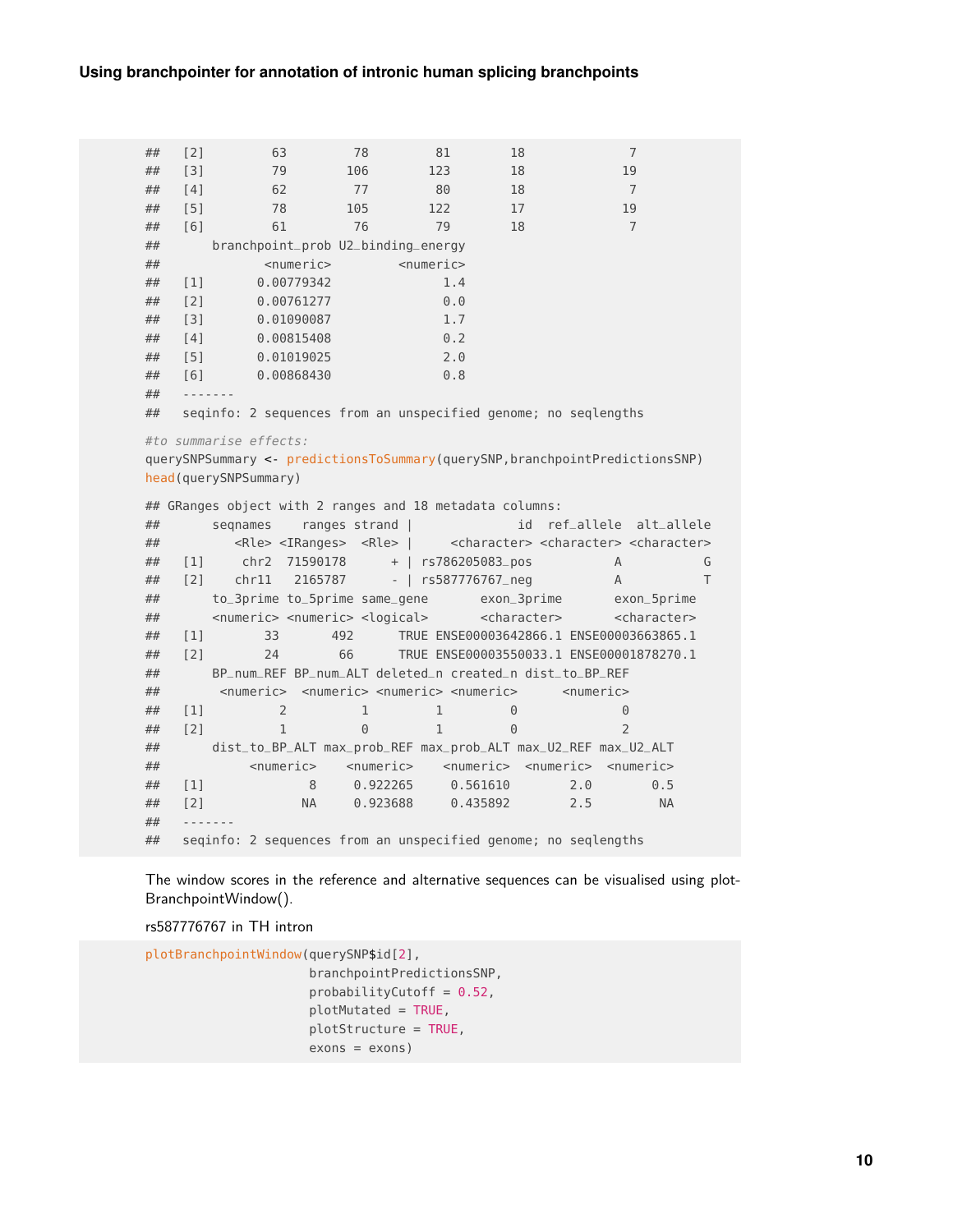

## <span id="page-10-0"></span>5 Performance

Branchpointer is vectorised where possible to decrease run times.

When reading in SNP queries, a prefiltering step can be applied by setting filter=TRUE. This step adds less than 10 seconds to readQueryFile(), and can reduce run times when the locations of SNPs are unknown [Figure 1].

#### المحيط المستشفى

**Figure 1: Time taken for readQueryFile() on SNP query files**

predictBranchpoints() is the rate limiting step, taking 55 seconds per 100 region queries. This can be lowered using parallelisation by setting useParallel=TRUE and specifying the number of cores [Figure 2].

 $\blacktriangleright$ 

**Figure 2: Time taken for predictBranchpoints() on region queries**

### 5.1 Example run times

```
# Step times for annotating branchpoints in introns:
gtfToExons()
# user system elapsed
# 41.385 3.848 47.096
```

```
# Set 1. 294 lincRNA introns on chr22:
makeBranchpointWindowForExons()
# user system elapsed
# 0.196 0.024 0.226
predictBranchpoints()
# user system elapsed
# 208.934 4.157 225.849
```
# Set 2. 3693 protein coding exons on chr22: makeBranchpointWindowForExons()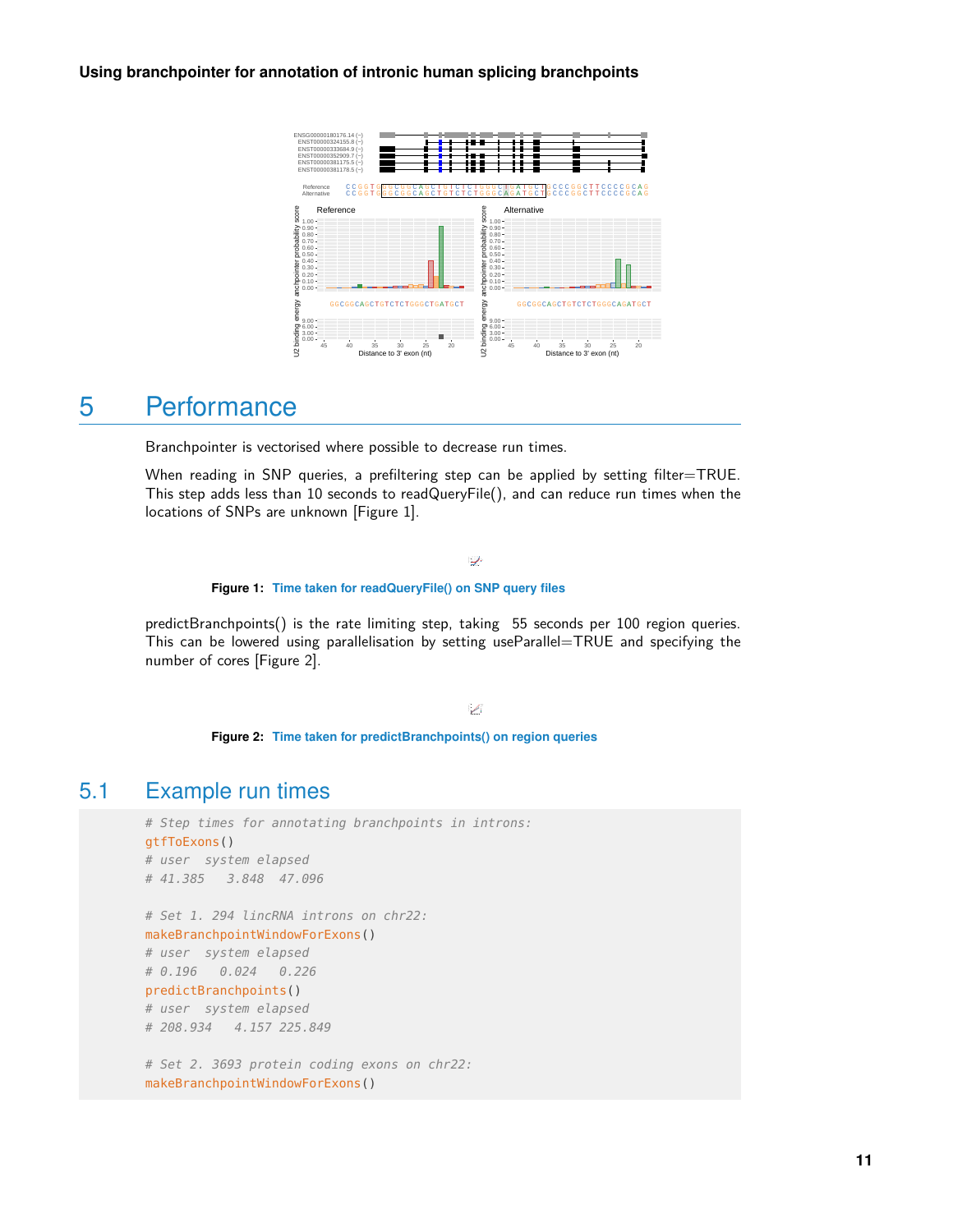```
# user system elapsed
# 0.245 0.013 0.261
predictBranchpoints()
# user system elapsed
# 2332.519 38.266 2482.032
# Step times for annotating branchpoints with SNPs:
# 29899 GWAS SNPS
readQueryFile(filter = TRUE)
# user system elapsed
# 5.997 1.608 7.773
readQueryFile(filter = FALSE)
# user system elapsed
# 1.744 0.427 2.339
# 298 filtered SNPS
predictBranchpoints()
# user system elapsed
# 172.495 2.485 181.876
predictionsToSummary()
# user system elapsed
# 0.057 0.003 0.061
```
<span id="page-11-0"></span>Example scripts used to test times are found in inst/scripts, and were run on a 2.4GHz Macbook Pro with 8GB RAM

## 6 Session info

```
sessionInfo()
## R version 4.2.0 RC (2022-04-21 r82226)
## Platform: x86_64-pc-linux-gnu (64-bit)
## Running under: Ubuntu 20.04.4 LTS
##
## Matrix products: default
## BLAS: /home/biocbuild/bbs-3.16-bioc/R/lib/libRblas.so
## LAPACK: /home/biocbuild/bbs-3.16-bioc/R/lib/libRlapack.so
##
## locale:
## [1] LC_CTYPE=en_US.UTF-8 LC_NUMERIC=C
## [3] LC_TIME=en_GB LC_COLLATE=C
## [5] LC_MONETARY=en_US.UTF-8 LC_MESSAGES=en_US.UTF-8
## [7] LC_PAPER=en_US.UTF-8 LC_NAME=C
## [9] LC_ADDRESS=C LC_TELEPHONE=C
## [11] LC_MEASUREMENT=en_US.UTF-8 LC_IDENTIFICATION=C
##
## attached base packages:
## [1] stats4 stats graphics grDevices utils datasets methods
## [8] base
```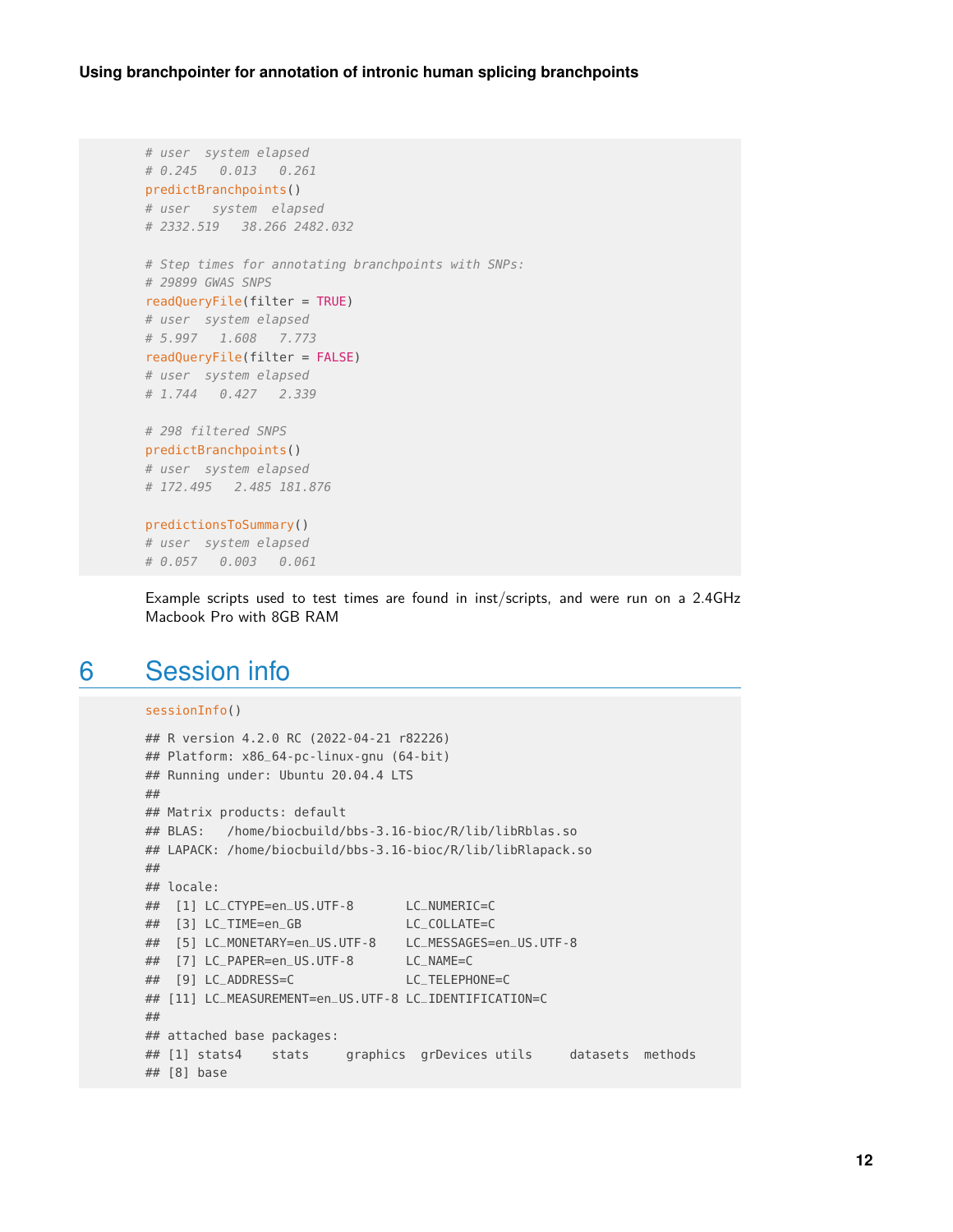```
##
## other attached packages:
## [1] biomaRt_2.53.0 branchpointer_1.23.0
## [3] caret_6.0-92 lattice_0.20-45
## [5] ggplot2_3.3.5 BSgenome.Hsapiens.UCSC.hg38_1.4.4
## [7] BSgenome_1.65.0 rtracklayer_1.57.0
## [9] Biostrings_2.65.0 XVector_0.37.0
## [11] GenomicRanges_1.49.0 GenomeInfoDb_1.33.0
## [13] IRanges_2.31.0 S4Vectors_0.35.0
## [15] BiocGenerics_0.43.0 knitr_1.38
##
## loaded via a namespace (and not attached):
## [1] colorspace_2.0-3 rjson_0.2.21
## [3] ellipsis_0.3.2 class_7.3-20
## [5] farver_2.1.0 listenv_0.8.0
## [7] bit64_4.0.5 AnnotationDbi_1.59.0
## [9] prodlim_2019.11.13 fansi_1.0.3
## [11] lubridate_1.8.0 xml2_1.3.3
## [13] codetools_0.2-18 splines_4.2.0
## [15] cachem_1.0.6 pROC_1.18.0
## [17] Rsamtools_2.13.0 kernlab_0.9-30
## [19] dbplyr_2.1.1 png_0.1-7
## [21] BiocManager_1.30.17 compiler_4.2.0
## [23] httr_1.4.2 assertthat_0.2.1
## [25] Matrix_1.4-1 fastmap_1.1.0
## [27] cli_3.3.0 prettyunits_1.1.1
## [29] htmltools_0.5.2 tools_4.2.0
## [31] gtable_0.3.0 glue_1.6.2
## [33] GenomeInfoDbData_1.2.8 reshape2_1.4.4
## [35] dplyr_1.0.8 rappdirs_0.3.3
## [37] Rcpp_1.0.8.3 Biobase_2.57.0
## [39] vctrs_0.4.1 nlme_3.1-157
## [41] iterators_1.0.14 timeDate_3043.102
## [43] gower_1.0.0 xfun_0.30
## [45] stringr_1.4.0 globals_0.14.0
## [47] lifecycle_1.0.1 restfulr_0.0.13
## [49] XML_3.99-0.9 future_1.25.0
## [51] zlibbioc_1.43.0 MASS_7.3-57
## [53] scales_1.2.0 ipred_0.9-12
## [55] BiocStyle_2.25.0 hms_1.1.1
## [57] MatrixGenerics_1.9.0 parallel_4.2.0
## [59] SummarizedExperiment_1.27.0 curl_4.3.2
## [61] yaml_2.3.5 memoise_2.0.1
## [63] rpart_4.1.16 stringi_1.7.6
## [65] RSQLite_2.2.12 highr_0.9
## [67] BiocIO_1.7.0 foreach_1.5.2
## [69] filelock_1.0.2 hardhat_0.2.0
## [71] BiocParallel_1.31.0 lava_1.6.10
## [73] rlang_1.0.2 pkgconfig_2.0.3
## [75] matrixStats_0.62.0 bitops_1.0-7
## [77] evaluate_0.15 purrr_0.3.4
```